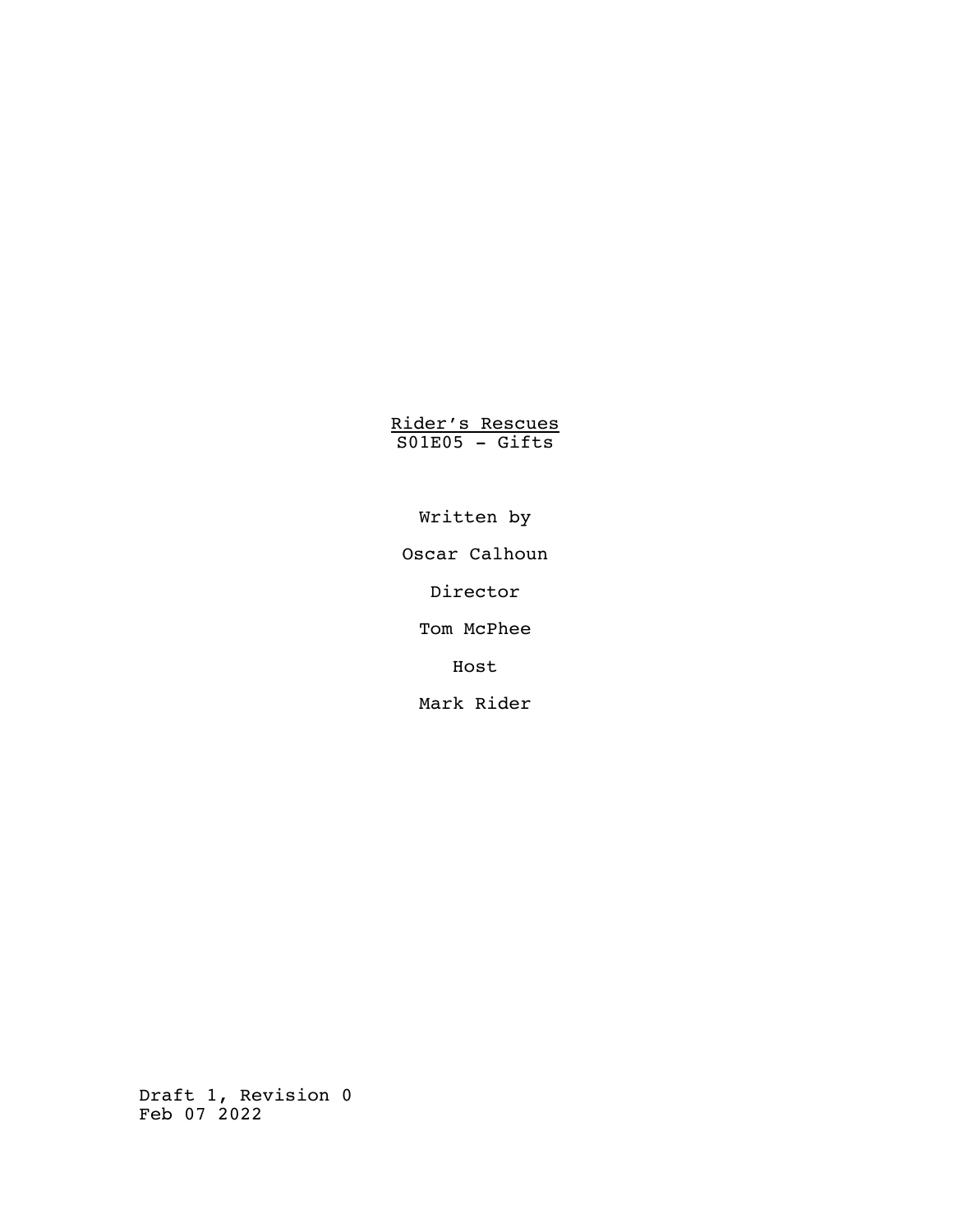FADE IN:

EXT. DRIVEWAY GATE - DAWN

Intro music plays.

As the sun rises and begins to shine on the Rider's Ranch sign, brief flashes of animals being rescued fade in and out, only a few seconds each.

Intro music fades. RIDER walks out of the driveway, into frame.

Looks into camera. Surprised to see us there.

Waves hello. Waves us back toward house, inviting us in.

Camera moves toward house.

INT. HOUSE - LIVING ROOM - MORNING

Rider carries a basket of party supplies - wrapping paper, party hats, balloons, etc. into the kitchen. Starts rummaging through it.

Moose and the three pups watch him. Cocking head to the side.

> MOOSE Hey, Rider ... what's all that stuff for?

Rider lays out the wrapping party.

RIDER For the birthday party, duh!

MOOSE Birthday party...?

The pups look at each other. At Moose.

DEMI Birthday party?

DELILAH Whose birthday party?

DIXIE Not my birthday party. I'm not even one yet!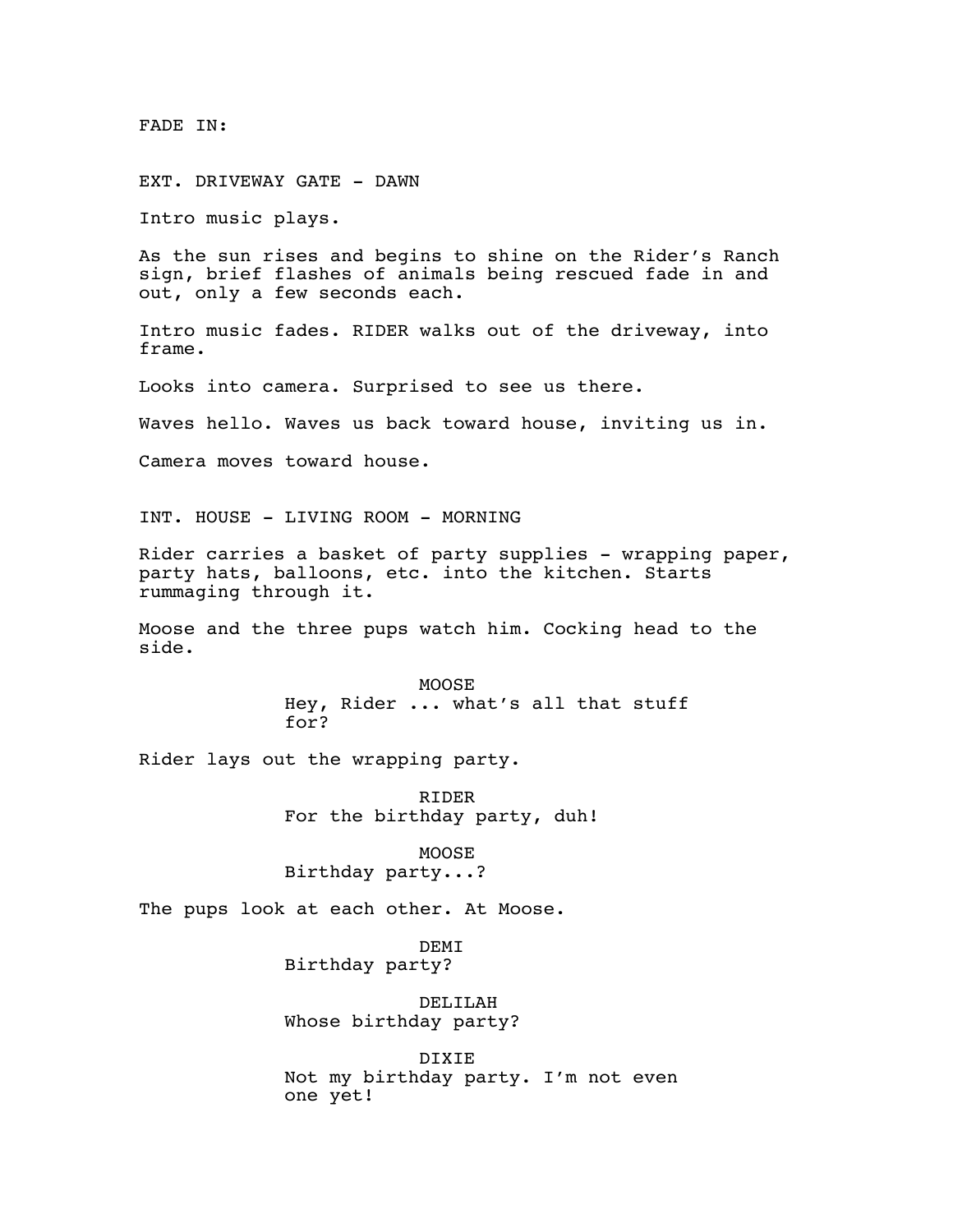Moose realizes it.

MOOSE It's Rocky Valentine's birthday! How could I forget? It's right there in his name!

DELILAH Rocky the goat?

DIXIE It's Rocky's birthday?

DEMI (gasp) We didn't get him anything!

Moose and the pups all panic for a moment.

Rider shakes his head.

RIDER Relax, guys. It's okay. Sometimes

just being there for somebody can be the best gift of all. Just ask Tayo...

EXT. MOUNTAIN TRAIL - DAY

[Tayo clip]

INT. HOUSE - LIVING ROOM - MORNING

Rider tries to pet Moose and the pups all at the same time.

RIDER See? Just being there is enough, right guys?

The dogs look at each other, uncertain.

RIDER Alright. I'm going to go get some of these decorations set up. You be good now.

Rider heads out into the back yard.

Dogs quiet for a moment.

DIXIE We've got to get him something!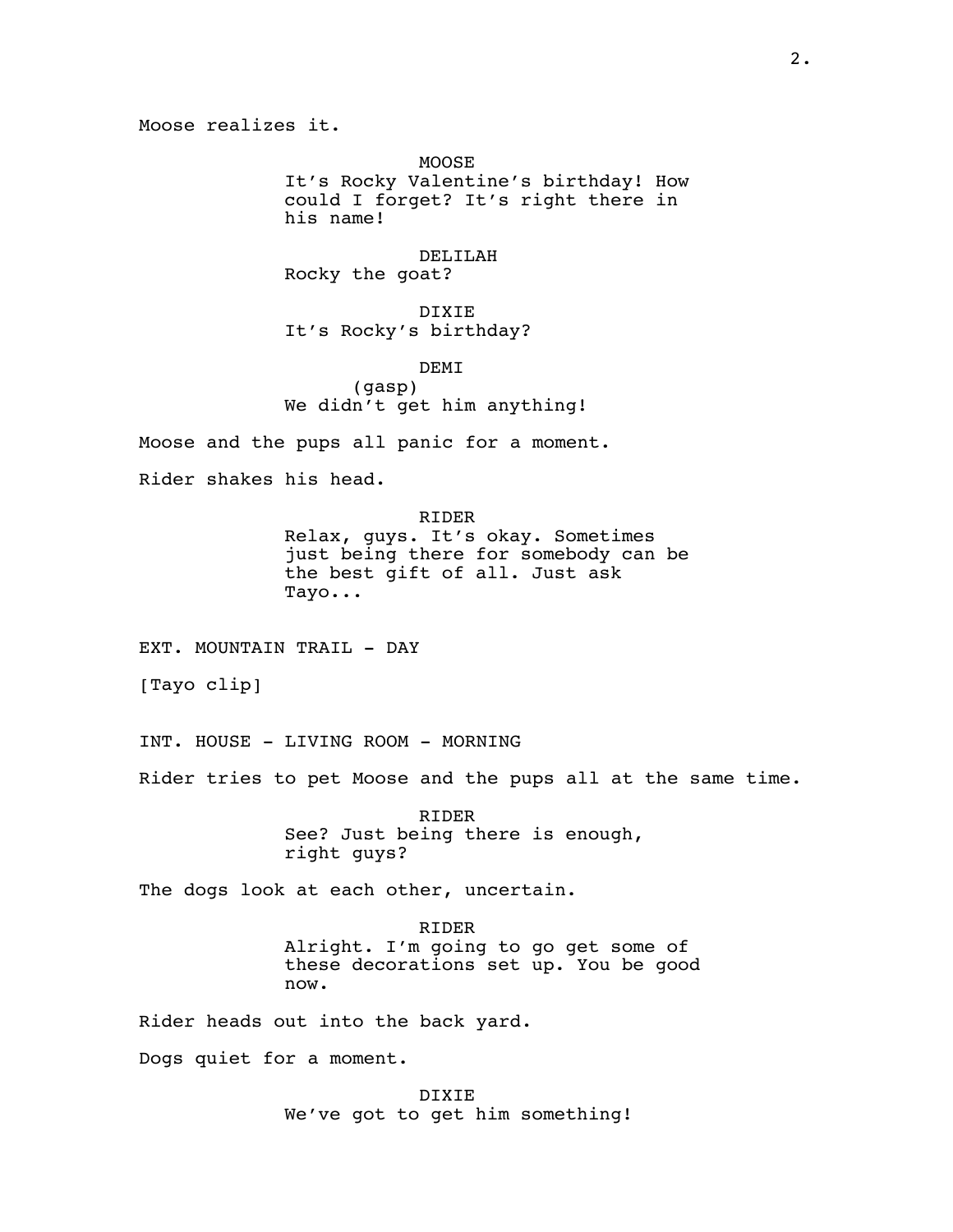DIXIE We could bake a cake ... a goat treat cake! DELILAH What's in a goat treat cake? DIXIE I don't know! DEMI Well what do goats like to eat? MOOSE They're goats. They eat *anything*. DEMI You heard him, girls! Let's go get *anything!* DIXIE Yeah! DELILAH Yeah! All three pups run off in separate directions. Moose looks around. MOOSE Even *I* know this is a bad idea... INT. HOUSE - KITCHEN - DAY A parody of a cooking show begins. DEANNA Hi, and welcome to *Cooking with Pups*! Today, we're making a goat treat cake. It starts sensibly enough, with a big mixing bowl. Adding flour. Adding eggs. Adding milk. Etc. But then things get worse as Moose and the pups bring more and more 'ingredients' to add. A whole banana, peeled. Into the bowl, mix it in. Also, the banana peel. Into the bowl, mix it in. A bottle of ketchup. Into the bowl, mix it in.

DEMI

There's no time! What can we get?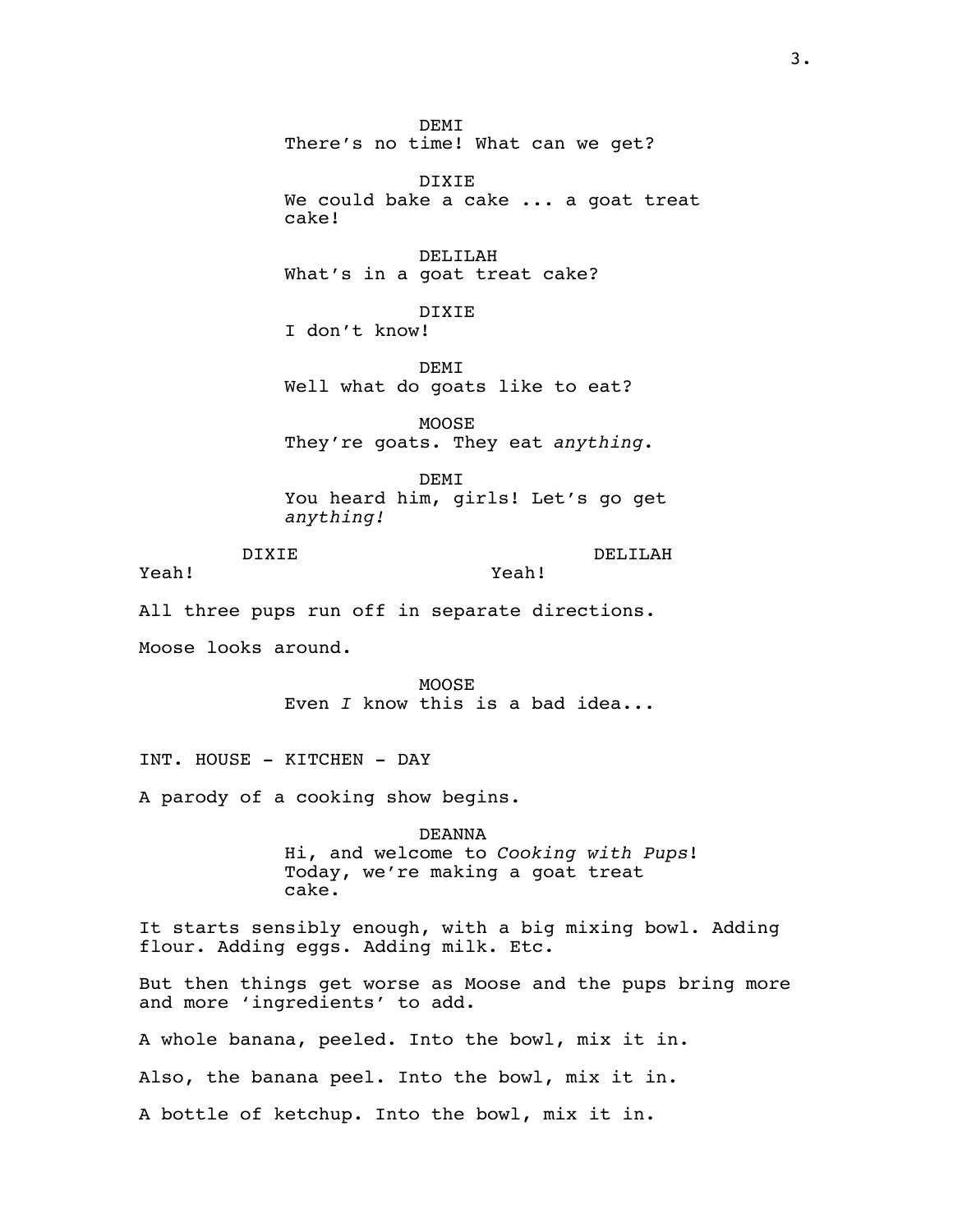An old, dirty sock from under the couch. Into the bowl, mix it in.

A mirror-hanging car air freshener tree. Into the bowl, mix it in.

Emerson's homework. Into the bowl, mix it in.

A half-chewed rubber dog toy. Into the bowl, mix it in.

An entire cell phone. (An old obsolete or broken one, but it's a setup for Rider asking where his phone is later, so it's "Rider's phone".) Into the bowl, mix it in.

The whole mix gets poured into a baking pan.

DEANNA There. Now we just need to bake for forty-five minutes, and it's all done!

The baking pan goes into the oven.

MOOSE (to the pups) I'm not too sure about some of those ingredients you brought...

DEMI You said goats eat anything!

DELILAH It's gonna be great!

DIXIE Best goat treat cake ever!

MOOSE

Okay...

Rider returns from the back yard.

RIDER Alright, the party's almost ready... (sniffs the air) Somebody's cooking?

DEMI We're baking a goat treat cake!

Rider looks skeptical.

RIDER You pups are *baking?*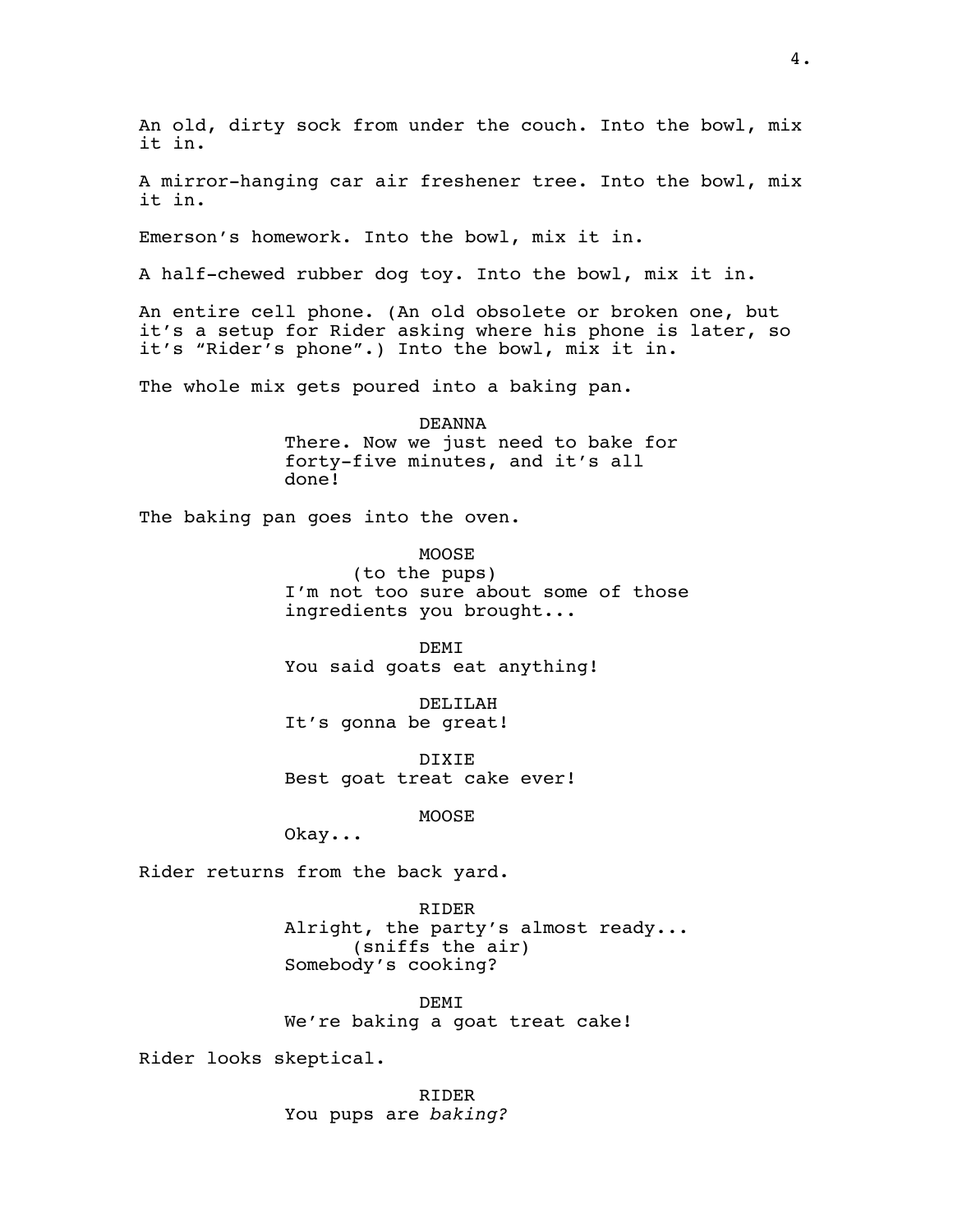Rider still looks pretty unsure about this whole thing.

RIDER You know, there are bad gifts too sometimes.

DIXIE Huh? How could there be a bad gift?

DELILAH I always like gifts!

RIDER Well, like when somebody 'gives' you a dog by abandoning her at your place in the middle of the night...

EXT. DOG SHELTER - NIGHT

["Pregnant Dog Dumped by Coward at Midnight" clip]

INT. HOUSE - KITCHEN - DAY

Moose and the pups look shocked and/or angry.

DEMI That's a bad, bad gift!

RIDER

Well, a bad way to give a gift, I guess. But the actual 'gift' - the dog herself - was really nice.

MOOSE But how could they do something like that? Don't they care about her?

Rider shrugs.

RIDER Well, some people just don't think of dogs the same way that--

*DING!* The oven timer goes off.

DELILAH The goat treat cake! DIXIE The goat treat cake!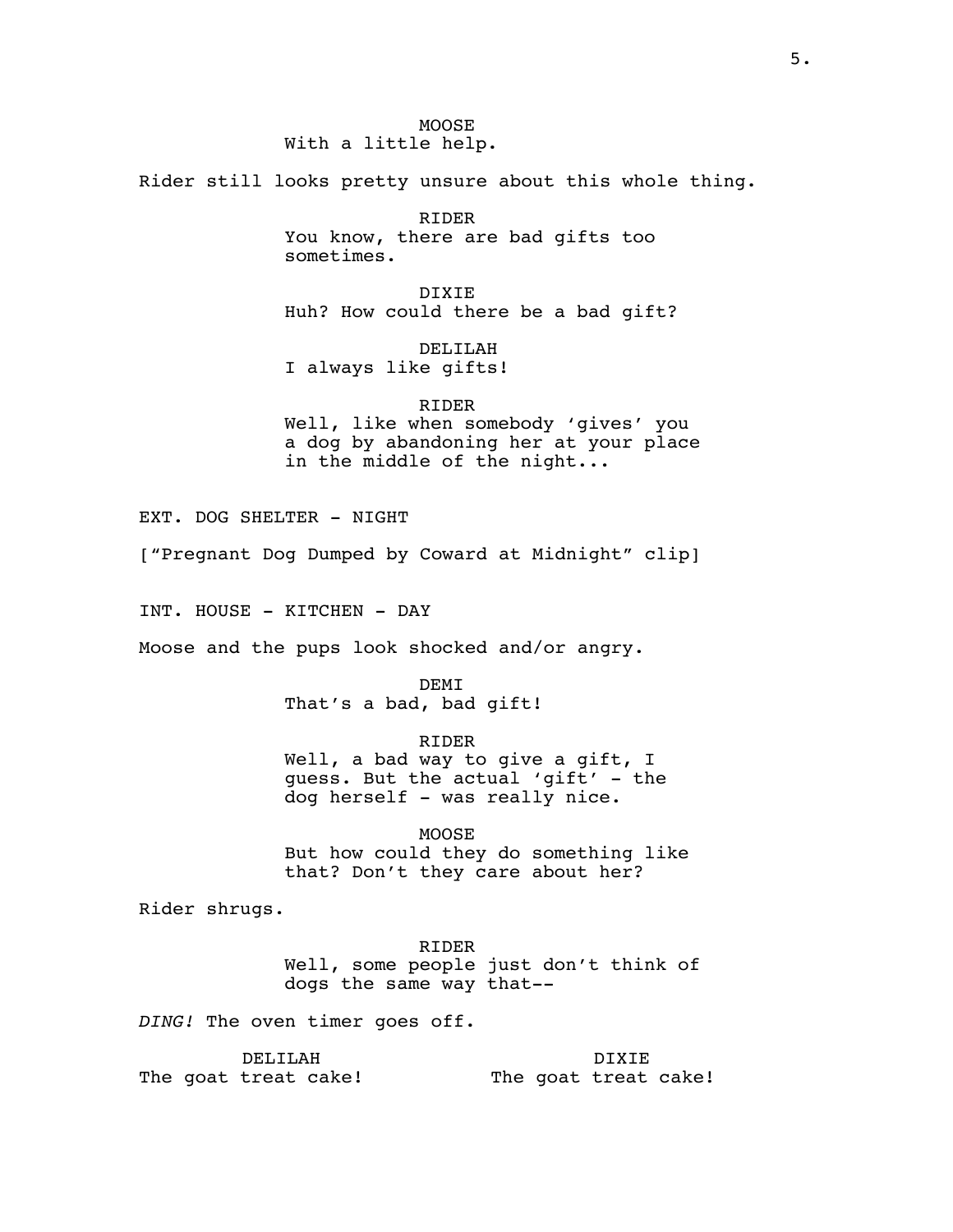## The *what?*

The pups all run to the oven.

Rider shoos them away.

RIDER Careful, careful! Don't burn yourselves. Let me do it.

He gets hot pads and pulls out the baking pan, with the completed goat treat cake. (Off camera, it's been replaced with an actually wholesome cake made with goat-safe ingredients, but similar-looking, and in the same pan.)

DIXIE

Let me try it!

## DELILAH

No, me first!

Rider sets it on the counter.

RIDER Hey, cool it! You have to let the cake cool down before you try and eat it.

MOOSE And it's for Rocky and the goats, *remember*?

## DIXIE

Oh yeah...

DELILAH Can we still try it, though?

MOOSE You still want to eat that, after seeing what you put into it?

## DEMI

Yeah!

Moose looks up at Rider.

MOOSE Call a dog psychologist. These pups are crazy.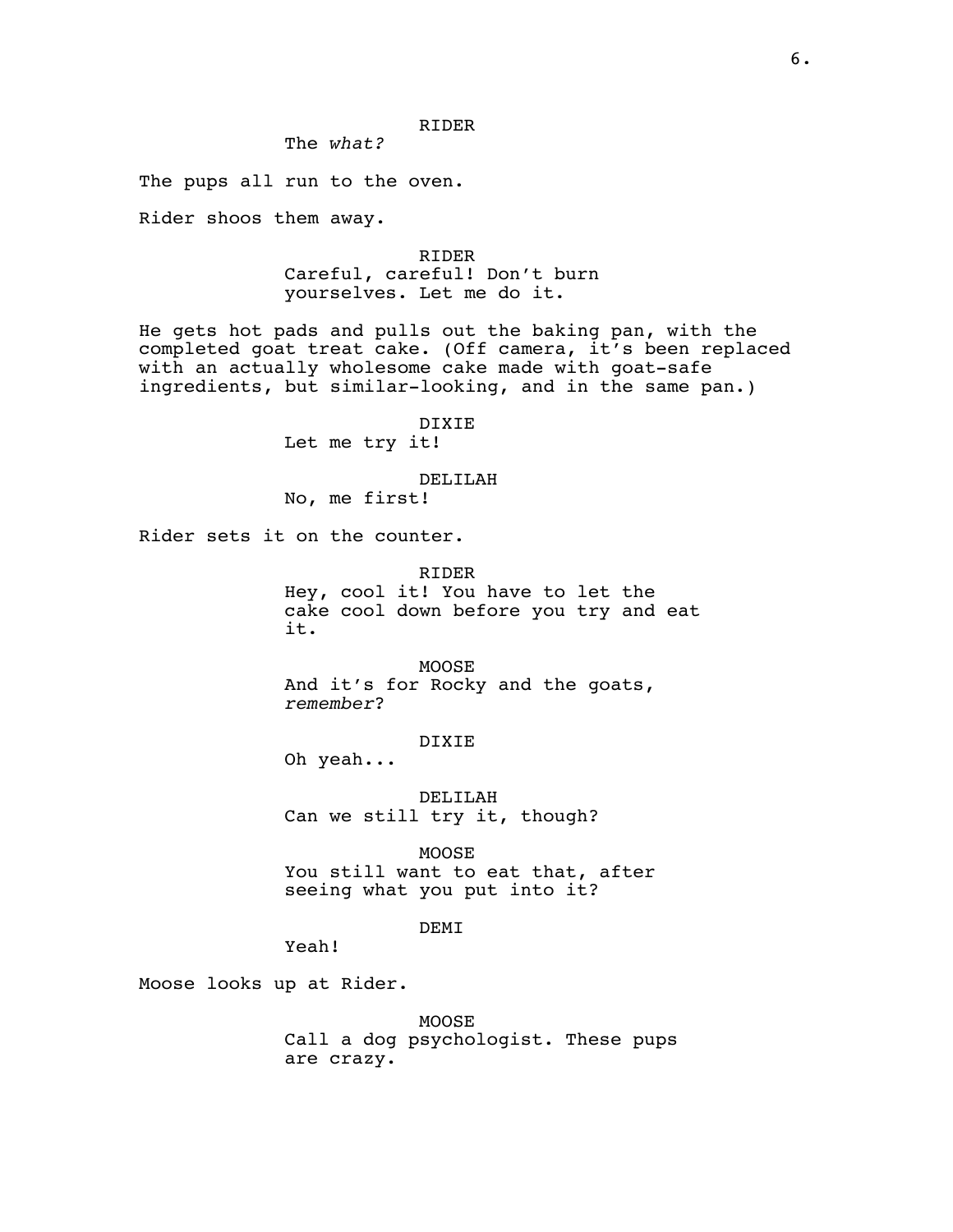RIDER You were too, when you were just a puppy.

MOOSE Nope. I was always old and dignified. Ever since I was born.

EXT. GOAT PEN - DAY

Everybody - goats, horses, dogs, Rider, Emerson, and all are out in and around the goat pen, all wearing party hats, all celebrating Rocky's birthday.

Unopened gifts, balloons, *actual* cake, the works.

The goats are riled up, chasing each other around and headbutting. The dogs watch intently from outside the fence.

> RIDER Okay, who's ready for some presents?

Rocky jumps up on top of one of the platforms in the goat pen.

> ROCKY Presents? *Finally!* Let's do it!

**DEMT** Ooh! Ooh! Do ours first!

DIXIE Yeah, do ours first! DELILAH Goat treat cake!

> RIDER Okay, okay! Settle down.

He starts heading toward the house.

RIDER Come on, Moose. Wanna help?

EXT. GOAT PEN - LATER

Rider and Moose return, Rider holding the goat treat cake on a platter.

He brings it into the goat pen. All four dogs watch intently.

> RIDER Okay goaties, have at it!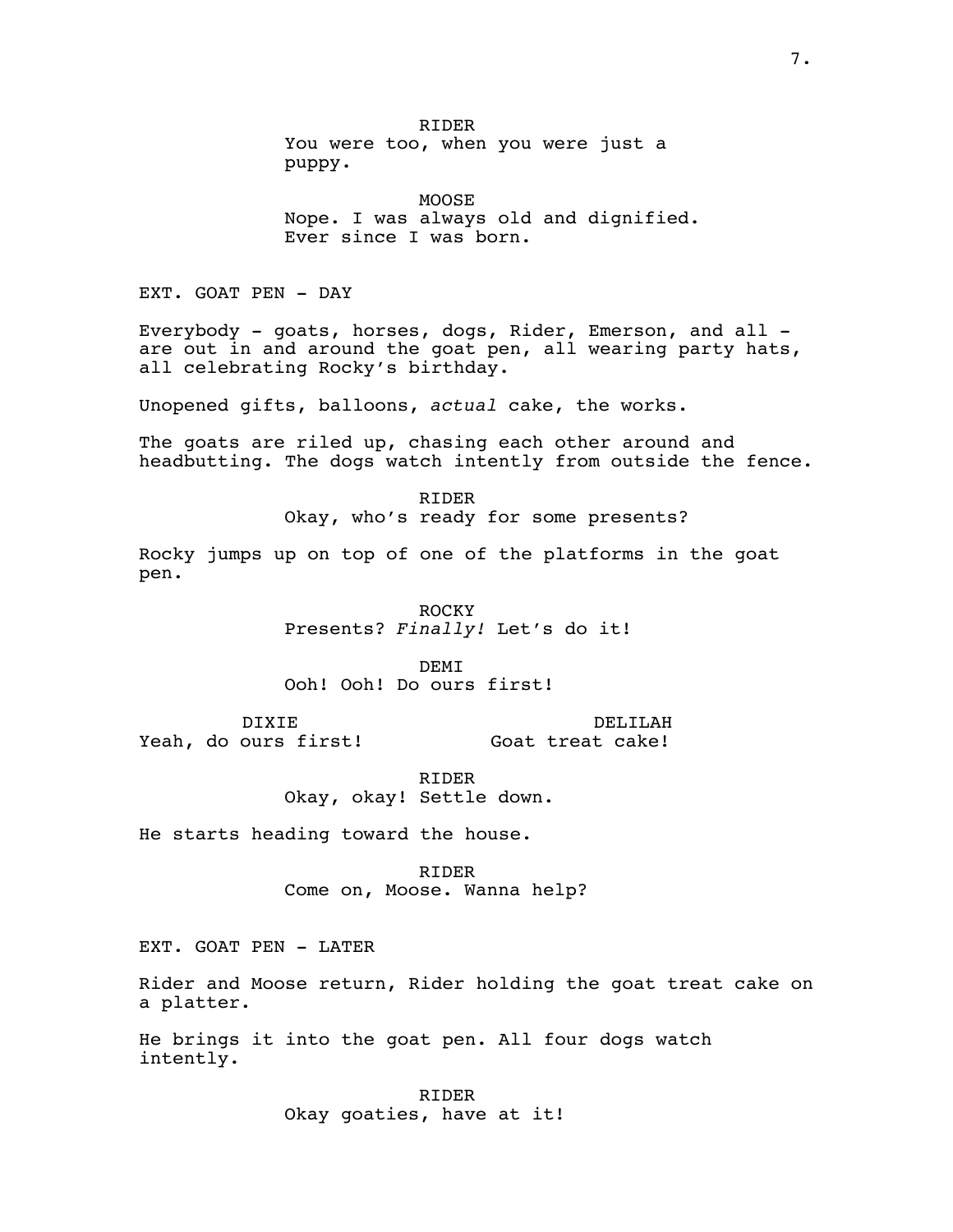Sets it down for them, in front of Rocky.

MOOSE That's from me and the pups. It's a goat treat cake!

The goats sniff it. Not digging in yet.

MOOSE

Try it!

ROCKY

... Nope!

PENELOPE

Nope!

LUNA

Nope!

Nope!

Rider shrugs helplessly.

SIG

**DEMT** Why won't they eat it?

MOOSE Who ever heard of *picky goats?*

DIXIE

It's not fair!

DELILAH We worked really hard on that!

MOOSE It's probably for the best, anyway. I'm not sure if the stuff we put in there is good for even goats to eat...

The Pony Express sound whinnies over the back yard.

RIDER Hey, it's the Pony Express! Be back in a minute, goaties!

EXT. FRONT YARD - DAY

The horses DALLAS and MOUSE *zoom* out through the gate between front and back yard.

Rider races them in his golf cart.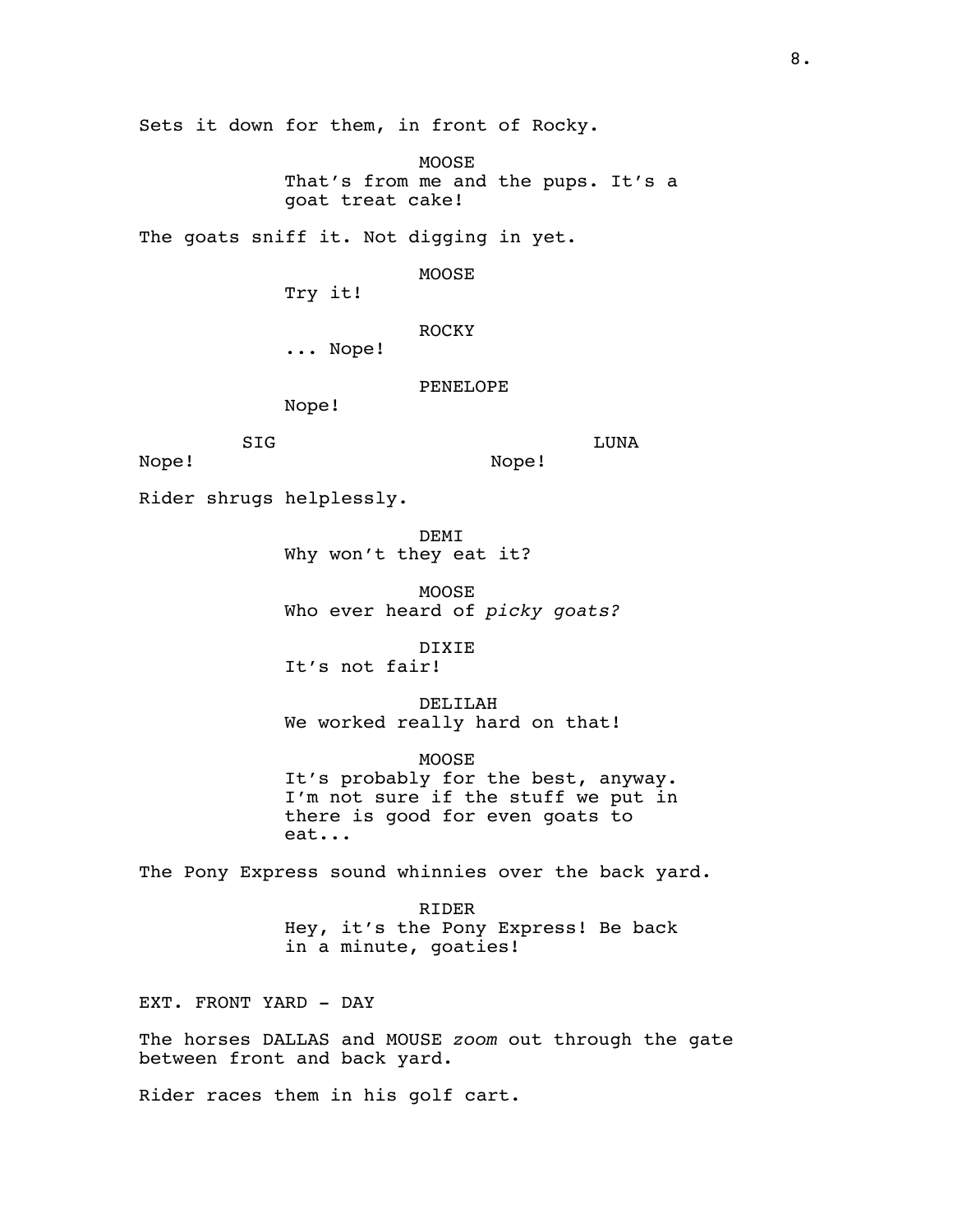RIDER Come on, Mouse! Come on Dallas!

They zoom by in afterburner mode.

RIDER We've got mail to check!

EXT. HORSE STALLS - DAY

The horses run into their two stalls, eager to check their mail. Both still wearing their party hats, though maybe falling sideways by now. Sniffing at a large, colorful mailbox between the two stalls.

Rider stops nearby.

RIDER Alright, girls - let's see what we've got in the horsey mail today!

MOUSE Where's it from, Rider?

DALLAS Where's it from? Where's it from?

RIDER Hold your horses, ladies!

RIDER It's from... Portland, Oregon!

Opens the envelope. Pulls out a video transition to:

INT. PORTLAND HOME - DAY

Hand-shot cellphone video.

Twin boys, JACOB and STAN sit on a threadbare couch on either side of a tiny chihuahua, PEANUT.

> JACOB Hi, I'm Jacob!

> > STAN

And I'm Stan!

**JACOB** And this is Peanut!

STAN And this is Peanut!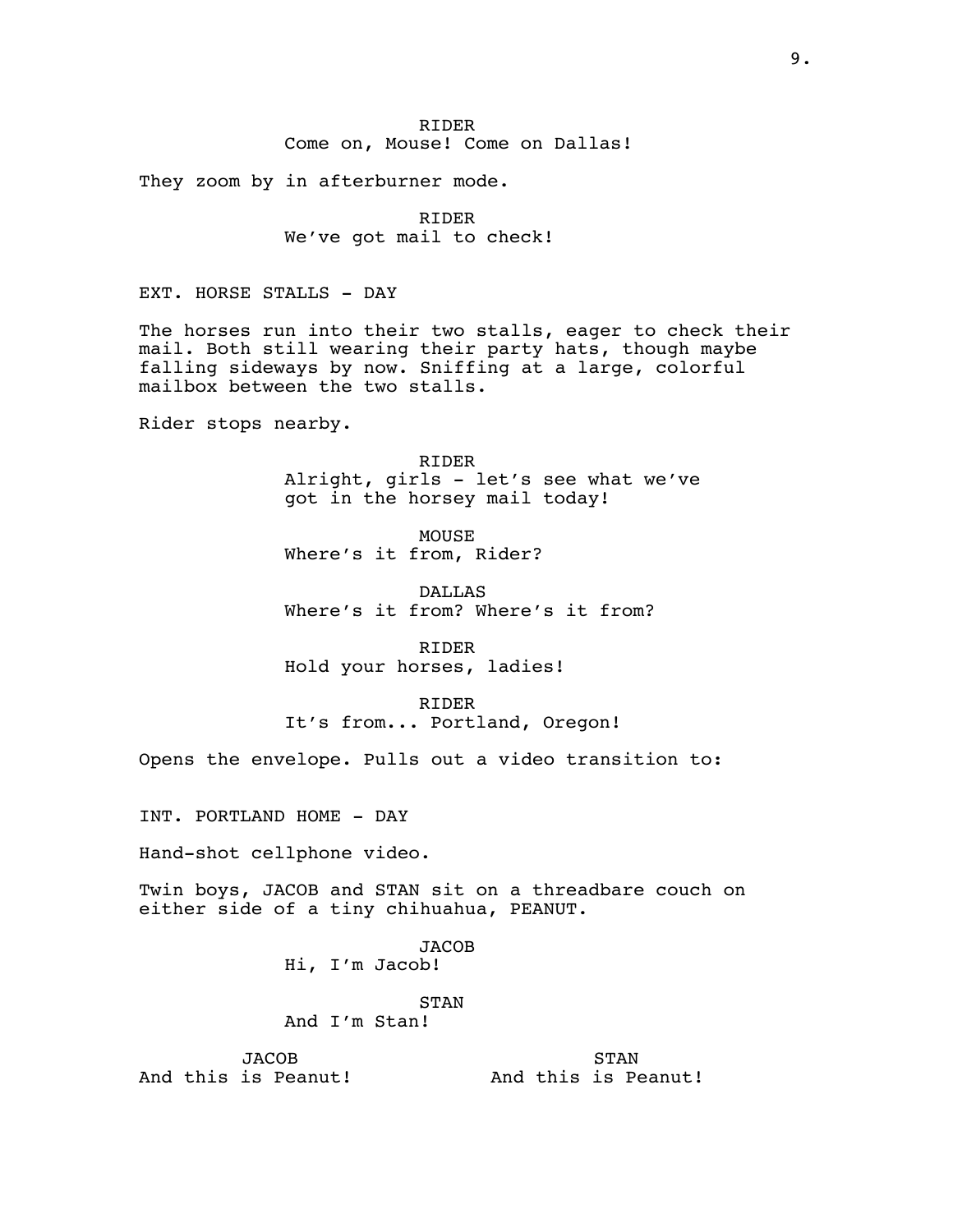STAN

When we went to the shelter, our mom said we had to pick a small dog.

**JACOB** So we picked the smallest dog EVER!

Stan picks up Peanut.

STAN He's so tiny!

EXT. HORSE STALLS - DAY

Fade back to Rider, folding the letter back up.

MOUSE

Hi, Jacob!

DALLAS

Hi, Stan!

RIDER

Hi, Peanut!

Turns to camera.

RIDER

Thanks for sending that! And remember, if *you* guys at home want to send a letter about your rescued pet, just wait for the link at the end of the show to see how!

Turns back toward the horses.

RIDER So, how'd you like that letter?

Horses looking excited and happy. Mouse's party hat is about to fall off. Rider fixes it.

EXT. GOAT PEN - DAY

Rider and the horses return to the goat pen.

The goat treat cake still hasn't been eaten.

DEMI They won't eat it.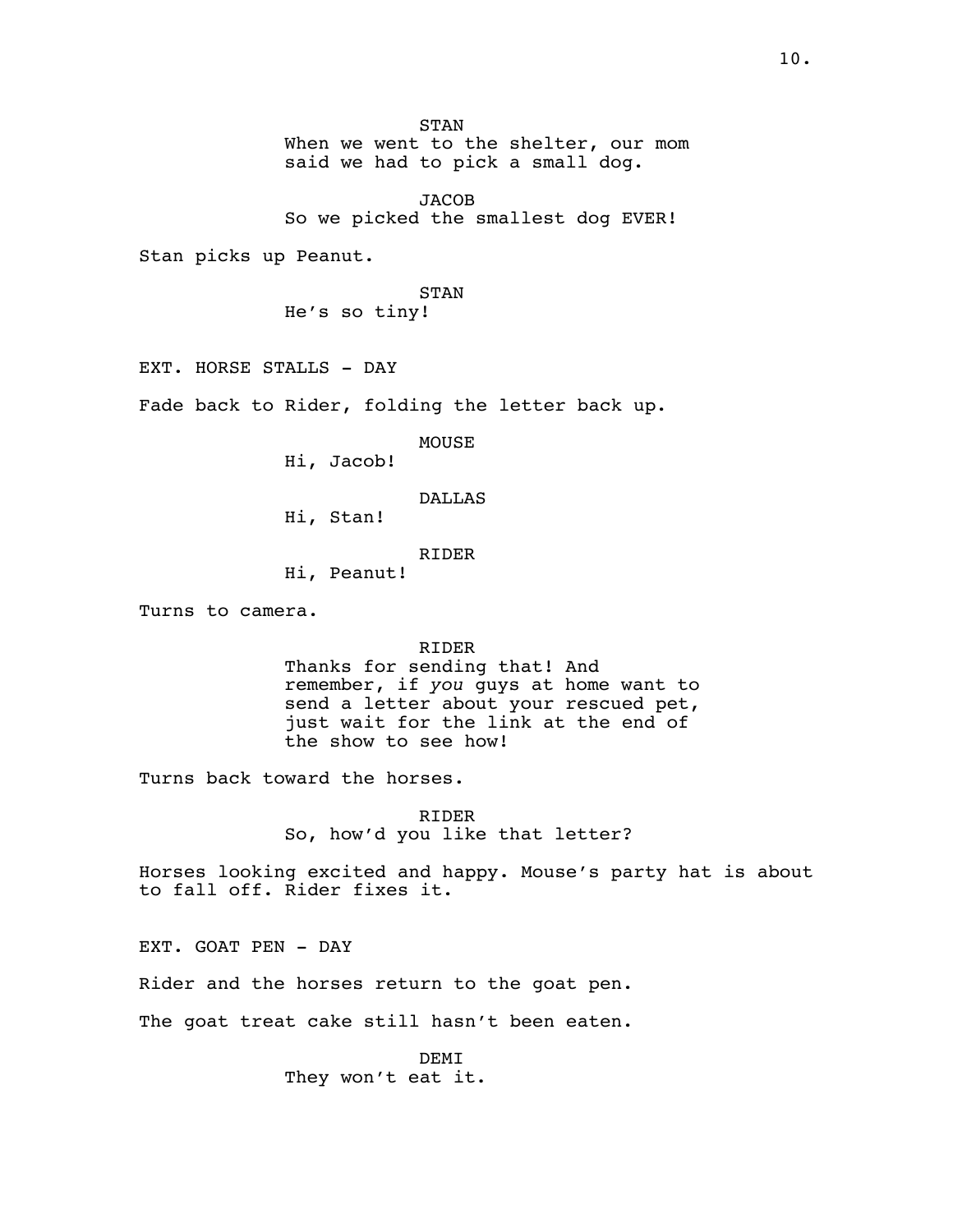DELILAH If the goats made *me* a cake, I'd eat it!

#### RIDER

Easy there... I'm pretty sure if these goats made a cake, you *definitely* shouldn't eat it.

DIXIE

Make them eat it!

RIDER I can't. You can lead a goat to treats, but you can't make him eat.

MOOSE Well if they're not going to eat it, what are they going to do with it?

RIDER Let's ask them. (to goats) What should we do with it?

ALL THE GOATS BURN IT! BURN IT!

DIXIE

What?

DELILAH

They're crazy!

RIDER Well, it's *their* gift now. If that's what they want... Let me call a few friends over first, though, just to e safe.

EXT. BURN PILE - EVENING

The burn pile is all ready to go, with everyone gathered around.

Nearby, a few FIREFIGHTERS stand watch by their fire truck.

Emerson and the pups are with them, checking out the cool fire truck.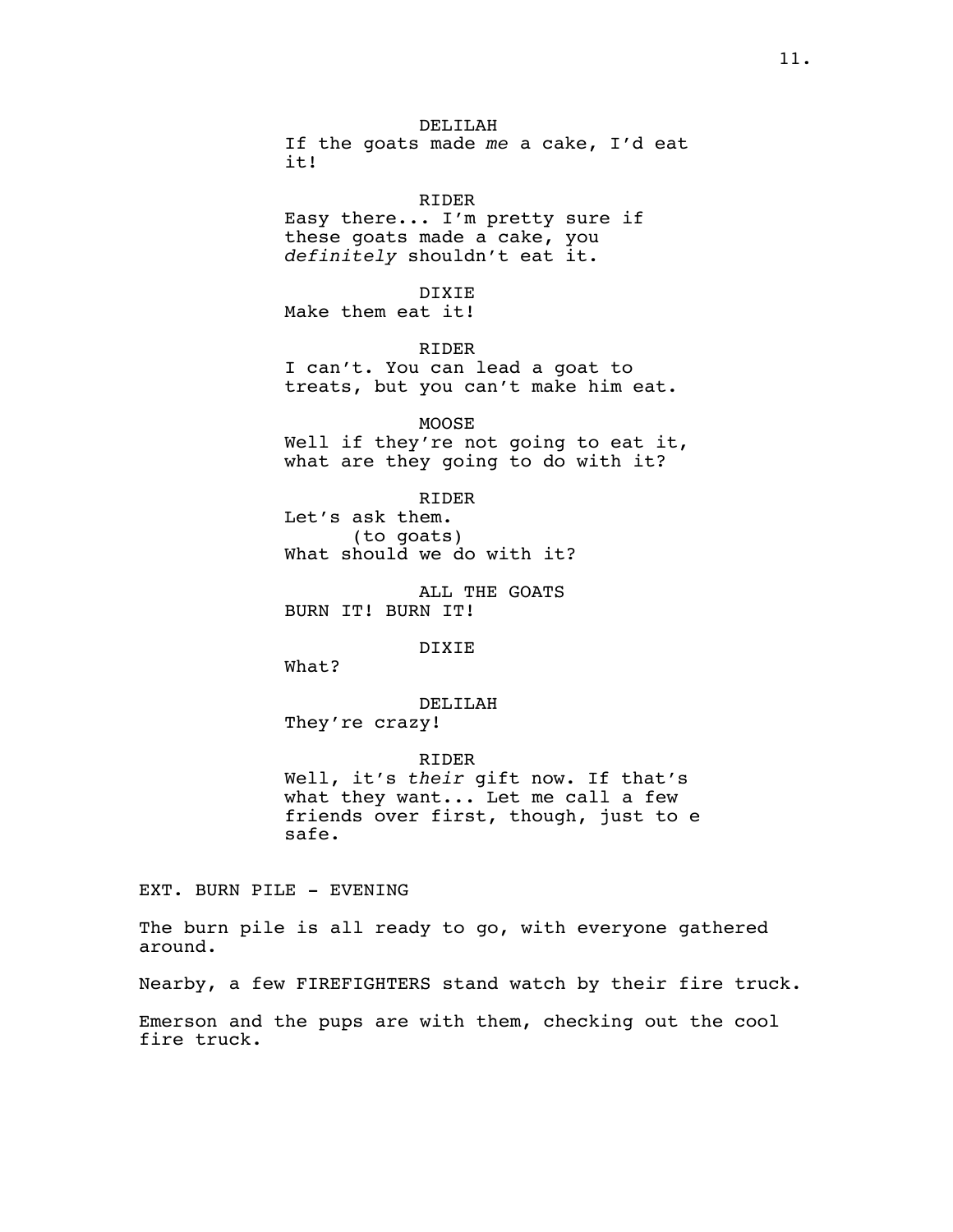FIREFIGHTER

That's right. It's always a good idea to check with your local fire department before you decide to burn anything. We can help in case of anything...

Rider dumps a bunch of gasoline on the burn pile. (As much as the firefighters will let you get away with.)

> FIREFIGHTER (disapprovingly) ...In case of anything like *that*.

EMERSON Are we ready to light it up?

RIDER

Just need *one* more thing.

He gets the goat treat cake and adds it to the top of the pile.

### RIDER

Now we're ready.

Hands Emerson a long stick with a match taped to the end.

RIDER You want to do it?

### EMERSON

Yeah!

The match is lit.

Emerson lights the fire, with as spectacular a *whoosh* as possible.

The whole thing - and the goat treat cake - goes up in flames.

> DEMI Aw, now our cake's getting overcooked!

She looks around to either side. No other pups there.

DEMI Hey, where'd you--?

Finds Dixie and Delilah getting held and petted by the firefighters.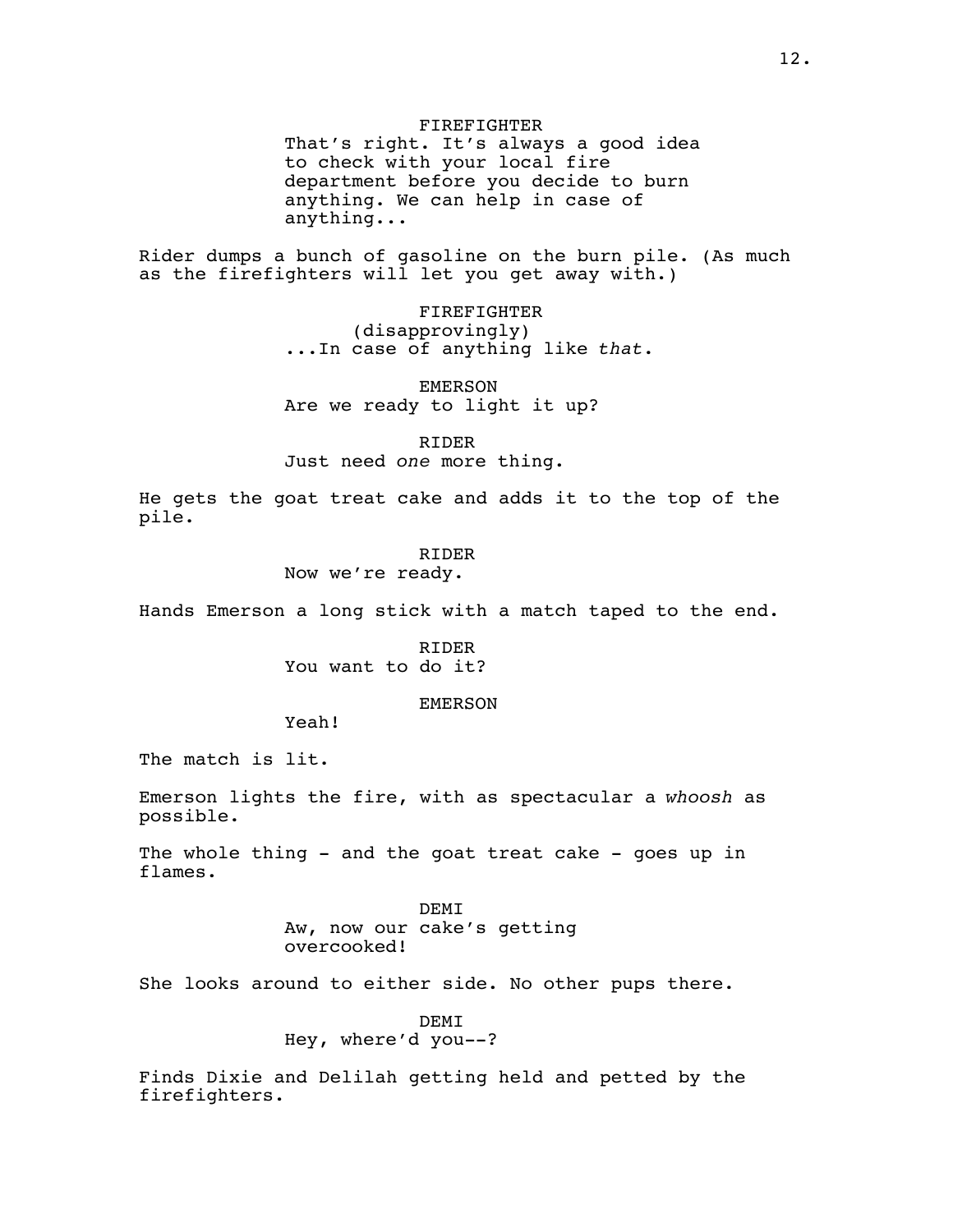**DEMT** Hey! Save some for me!

Runs toward them.

Meanwhile, Rider and Moose watch the fire.

MOOSE I still can't believe they wouldn't even *try* to eat it...

Rider shrugs.

RIDER Goats are weird sometimes. I guess if this is what makes them happy then at least your gift is making them happy? So it's a success then.

MOOSE It's still weird. Who ever heard of picky goats?

EXT. BURN PILE - LATER

Rider comes and collects the pups from the firefighters.

RIDER Okay, okay. Bedtime for you pups.

DIXIE Aw, but the fire's still going!

RIDER Rules are rules, little puppies...

DIXIE

Aw...

RIDER But you *do* still get your bedtime story.

Yay!

DEMI

DELILAH

Yay!

INT. HOUSE - BEDROOM - EVENING

Rider settles in next to the pups in their bed.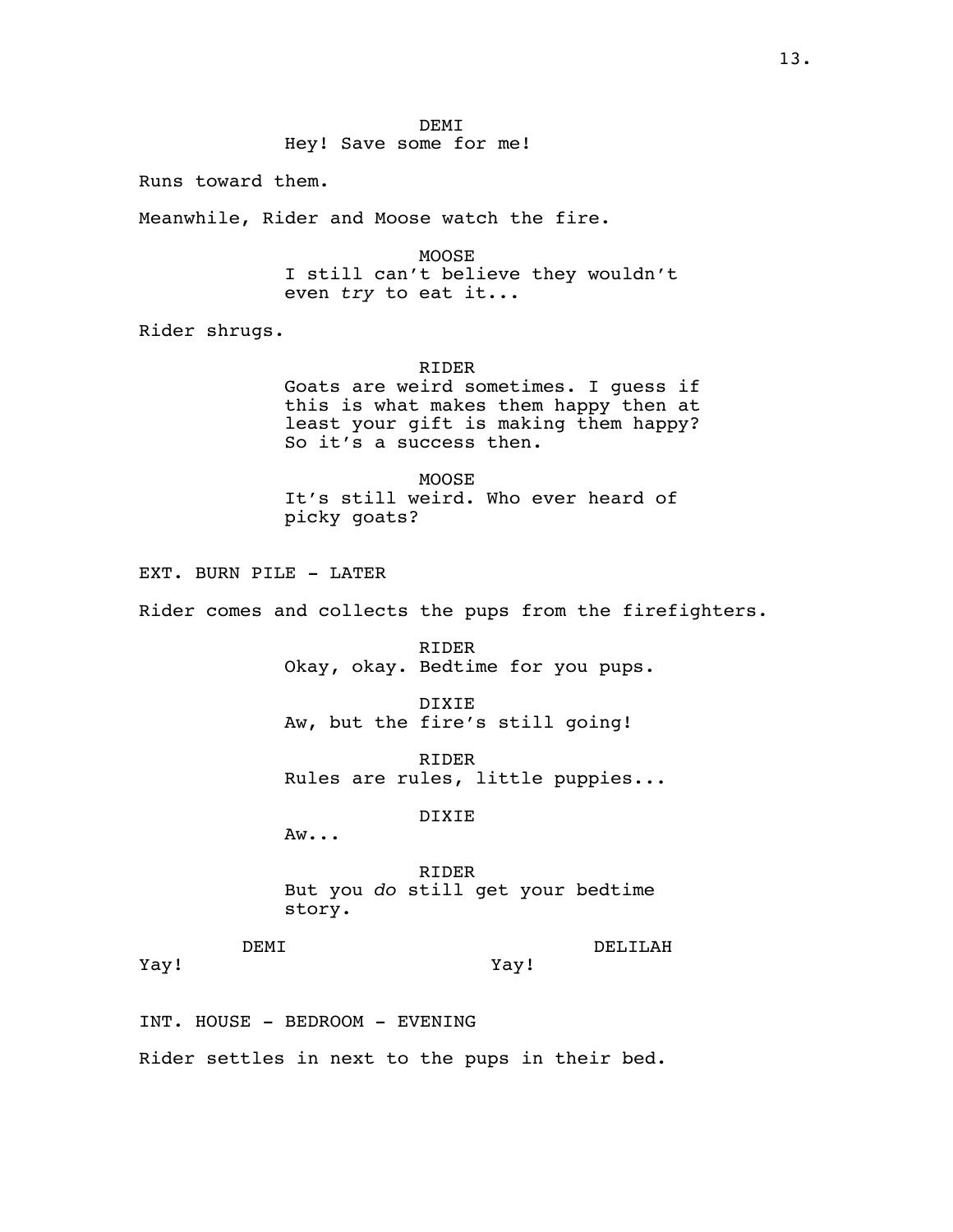RIDER You know, you pups aren't the only ones whose gifts weren't appreciated at first.

Rider holds up a big prop book with Potendogs artwork on the cover, along with the title.

> RIDER Wonseok tried to bring treats for his new dog friends, but at least for now, they only wanted their special PotenDog food...

Opens the book up to a page with pictures (screencaps) of Potendogs animation.

INT. WONSEOK'S APARTMENT - DAY

[PotenDogs clip of when Wonseok tried to offer all the PotenDogs regular dog treats and they refused at first ... but gradually started to love them.]

INT. HOUSE - BEDROOM - EVENING

The pups are sleeping. Rider closes the book.

RIDER Goodnight, puppies.

EXT. BURN PILE - EVENING

The fire is burning low.

Rider comes back to Moose's side just in time to see the firefighters turn on their hose and put out the last glowing embers.

Emerson is very excited about that. (Maybe they even let him use the hose some.)

For a moment, Rider and Moose just watch.

Then Rider looks over at Moose.

RIDER

Um, Moose...

Moose looks up.